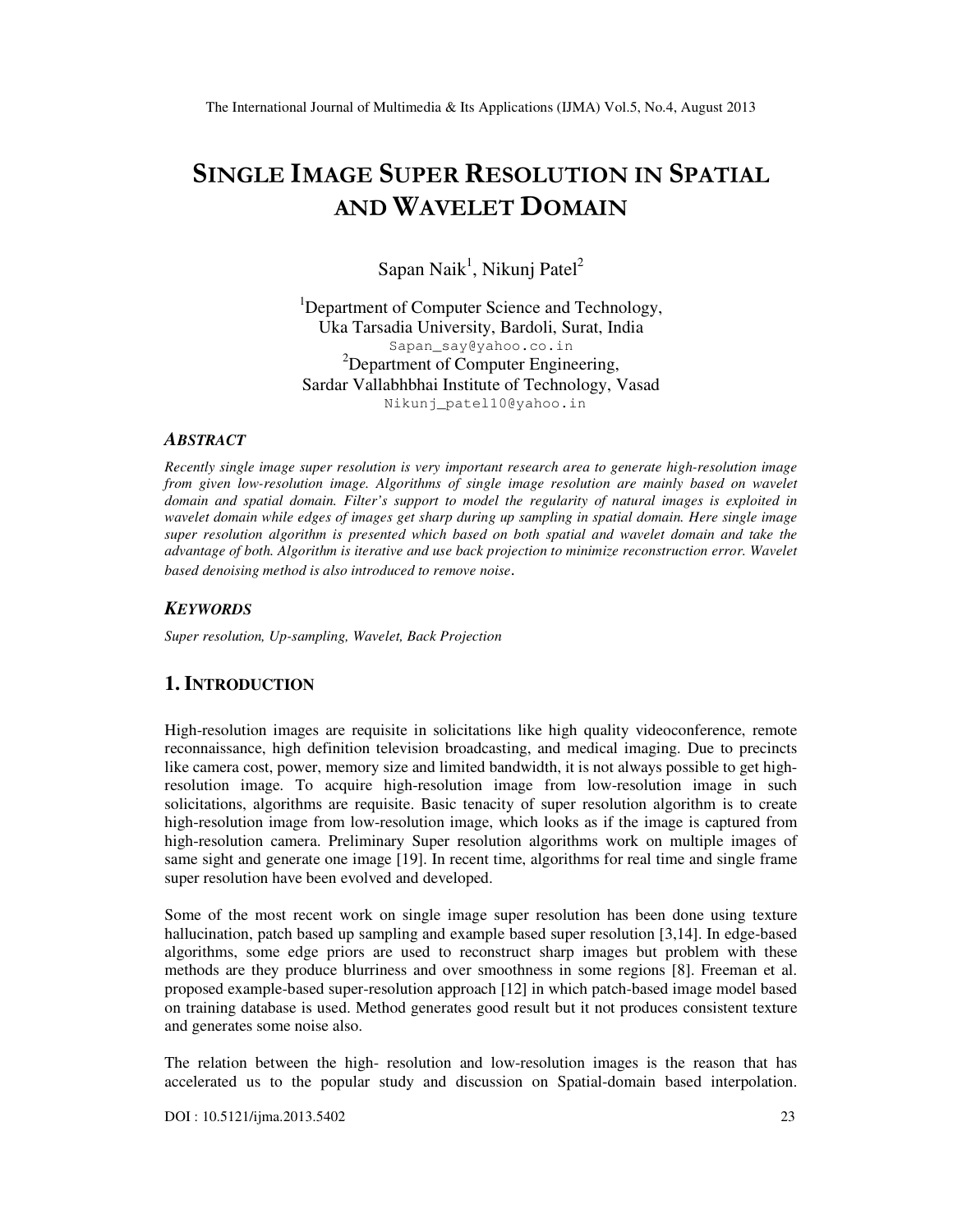Interpolation techniques like pixel replication and bilinear interpolation up sample an image without considering any details of input image. These methods work well in smooth region but edges and some textures get blurred. In wavelet-domain based techniques of image interpolation the foremost challenge is to estimate unknown coefficients of three high frequency sub bands. Details of wavelet are given in the later section. Basic interpolation method in wavelet domain is Wavelet Zero-Padding. In this method low resolution image is multiply with scaling factor S, which work as top left quadrant (LL) of final high resolution image. In other three quadrants of high-resolution image (HH, HL and HH), zeros are padded. Temizel [1] combines directional cycle spinning method with Wavelet Zero-Padding (WZP) interpolation method.

In this paper single image super resolution algorithm is proposed which uses both spatial and wavelet domain. For up sampling and down sampling of an image in spatial domain, respectively bicubic smoother and bicubic sharper method of adobe Photoshop cs5 is used. For removing blur and get smoother result back projection method is used. Wavelet based denoising method is also used to remove noise from image.

Paper is systematized as follows: section 2 contains proposed algorithm based on wavelet as well as spatial domain. Section 3 spectacles experiments details and results. Finally section 4 comprises conclusion and future work. Sample MATLAB code is also provided.



Figure 1. Proposed Algorithm

# **2. PROPOSED ALGORITHM**

Figure 1 displays the flowchart of proposed algorithm for single image super resolution that is based on the algorithm presented in [11]. Here some changes have been done in original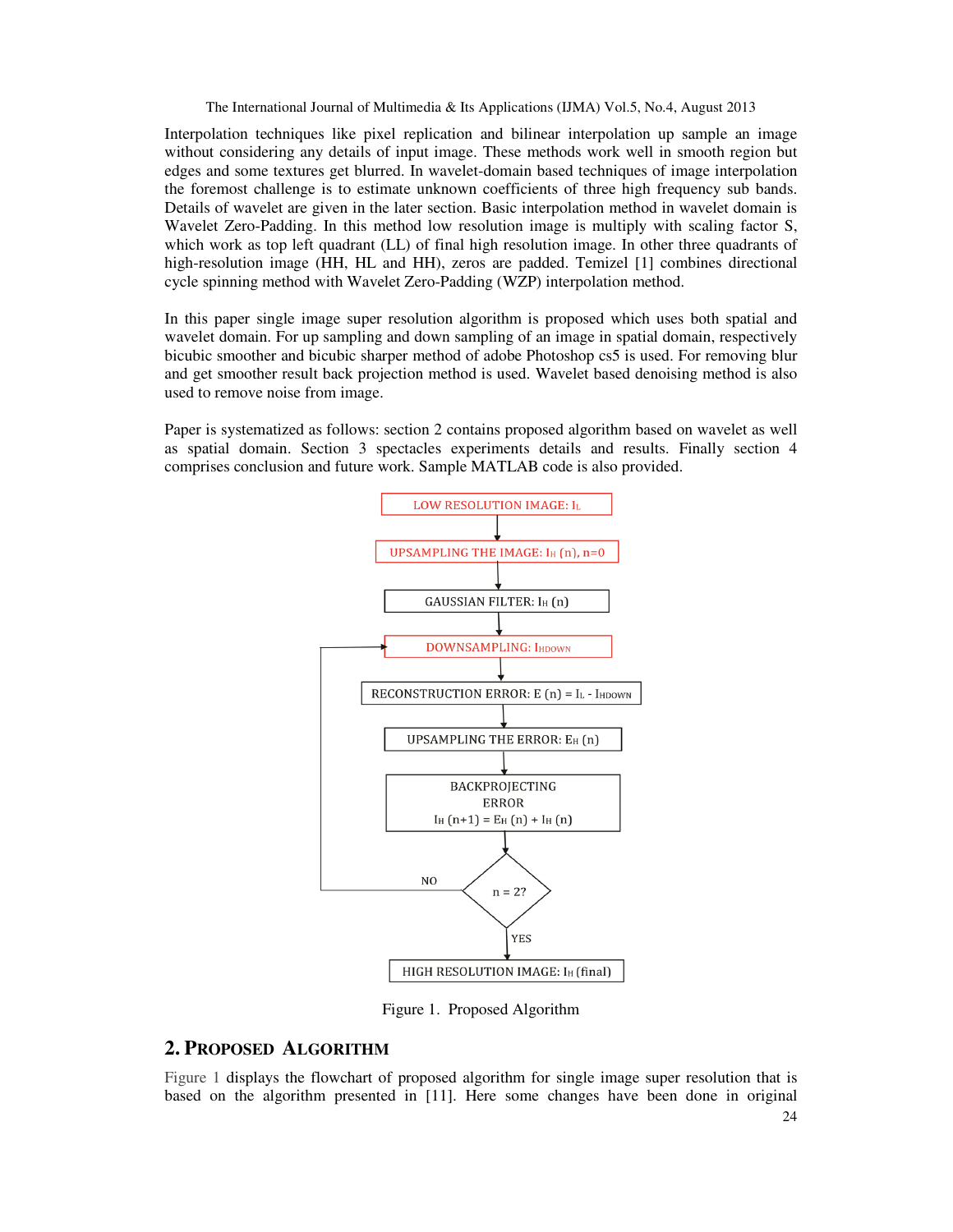algorithm of [11] as down sampling method is changed, new up sampling algorithm is used and wavelet based denoising algorithm is introduced. Below each step of flowchart is explained in detail.

## **2.1. Step 1: Down sampling to get low-resolution image**

To acquire the low-resolution image, take high-resolution image and convert it into lowresolution image using below method (Figure 2). Here block of 2 x 2 is chosen and 1 pixel of low-resolution image for every 4 pixel of high-resolution image is derived.



Figure 2. Method of down sampling



Figure 3. Snapshot of Photoshop showing different interpolation methods

As shown in the figure 3, in order to acquire low resolution image, directly Bicubic sharp option of Photoshop cs5 can be chosen, the reason is that Bicubic Smoother is a good method for enlarging images that are based on Bicubic interpolation but designed to produce smoother results moreover it is also used for reducing the size of an image based on Bicubic interpolation with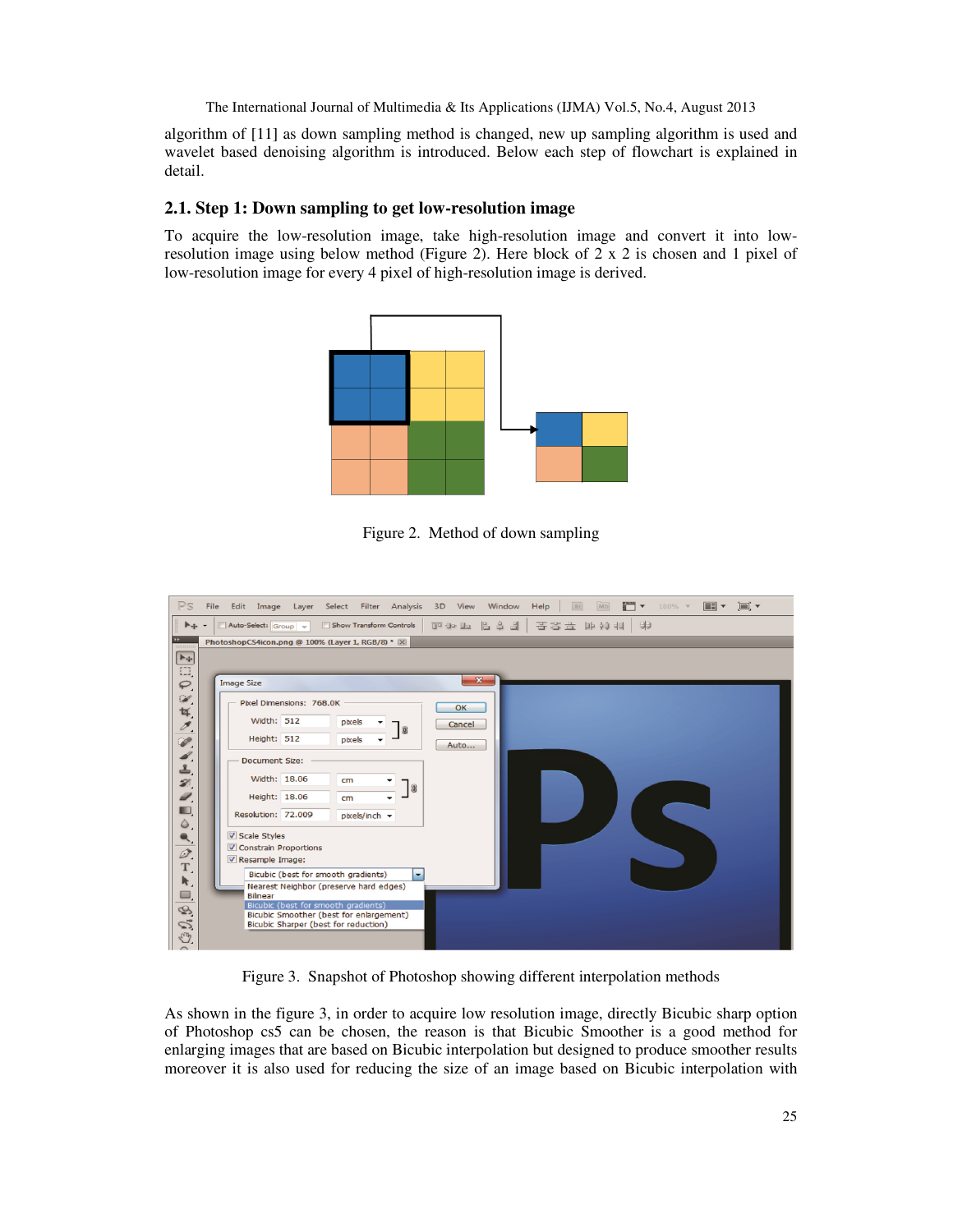enhanced sharpening and maintains the detail in a resampled image [4]. In this paper, for experiment purpose this method has been used.

#### **2.2. Step 2: Up sampling of the image**

Method proposed in [9] is used for up sampling. Some of the changes have been made in original method like instead of Bicubic, Bicubic smoother method of Photoshop cs5 (as shown in figure) is used, denoising algorithm is applied on HH band and HAAR wavelet is chosen and instead of Cohen-Daubechies-Feauveau (CDF) 9/7 wavelet as a mother wavelet transform because HAAR wavelet is computationally fast. Many other wavelets are available which provide better results like sym; db4 etc. but all require more time for computation. During experiment on program using HAAR, it has taken 8.37 seconds while DB4 has taken 9.13 seconds. New modified algorithm for image up sampling is shown in the figure. Below explained is the complete method of image up-sampling.

As shown in figure 4, apply SWT on low-resolution image of size m x n which produce four sub bands (ll, lh, hl, hh) with size of m x n each. SWT is same as Discrete Wavelet Transform (DWT) but SWT generates each sub band of the size of image while in DWT each sub band is half the size of image.

For signal decomposition, one can use analysis filter bank which consist of low pass and high pass filters at each decomposition stage and split signal into two bands. The low pass filter fetch the coarse information (corresponds to an averaging operation) while high pass filter fetch detail information (corresponds to a differencing operation) of the signal. Finally divide the output of filtering operations' by two [10,15,16].

For two-dimensional transform, the image is filtered along the x-dimension using low pass and high pass analysis filters and decimated by two. Then it is followed by filtering the sub-image along the y-dimension and decimated by two. Finally, the image has been split into four bands denoted by LL, HL, LH, and HH, after one level of decomposition [17,18]. The LL band is again subject to the same procedure. This process of filtering the image is called pyramidal decomposition of image. This is depicted in Fig. Reversing the above procedure can carry out the reconstruction of the image and it is repeated until the image is fully reconstructed [10].

Apply Bicubic smoother interpolation of Photoshop cs5 as expounded in step1 on low-resolution image that produces up-sampled image. On these up-sampled image, apply DWT which produces four sub bands of size m x n each. Now LH, HL and HH sub bands produced by DWT and by SWT are incremented to correct the estimated coefficients.

Now apply denoising algorithm on HH sub band only, because LL sub band contains main information about the image while main noise is present in other three sub bands and maximum high frequency noise present in HH. Below given is the description of denoising algorithm that is based on the algorithm presented in [10].

To remove additive noise and maintain the important details of the image at the same time Denoising techniques are essential. DWT based denoising method gives good result as wavelet transform contains large coefficients of images, which represents the detail of image at different resolutions. Two methods are available for denoising, hard Thresolding and Soft Thresolding [2].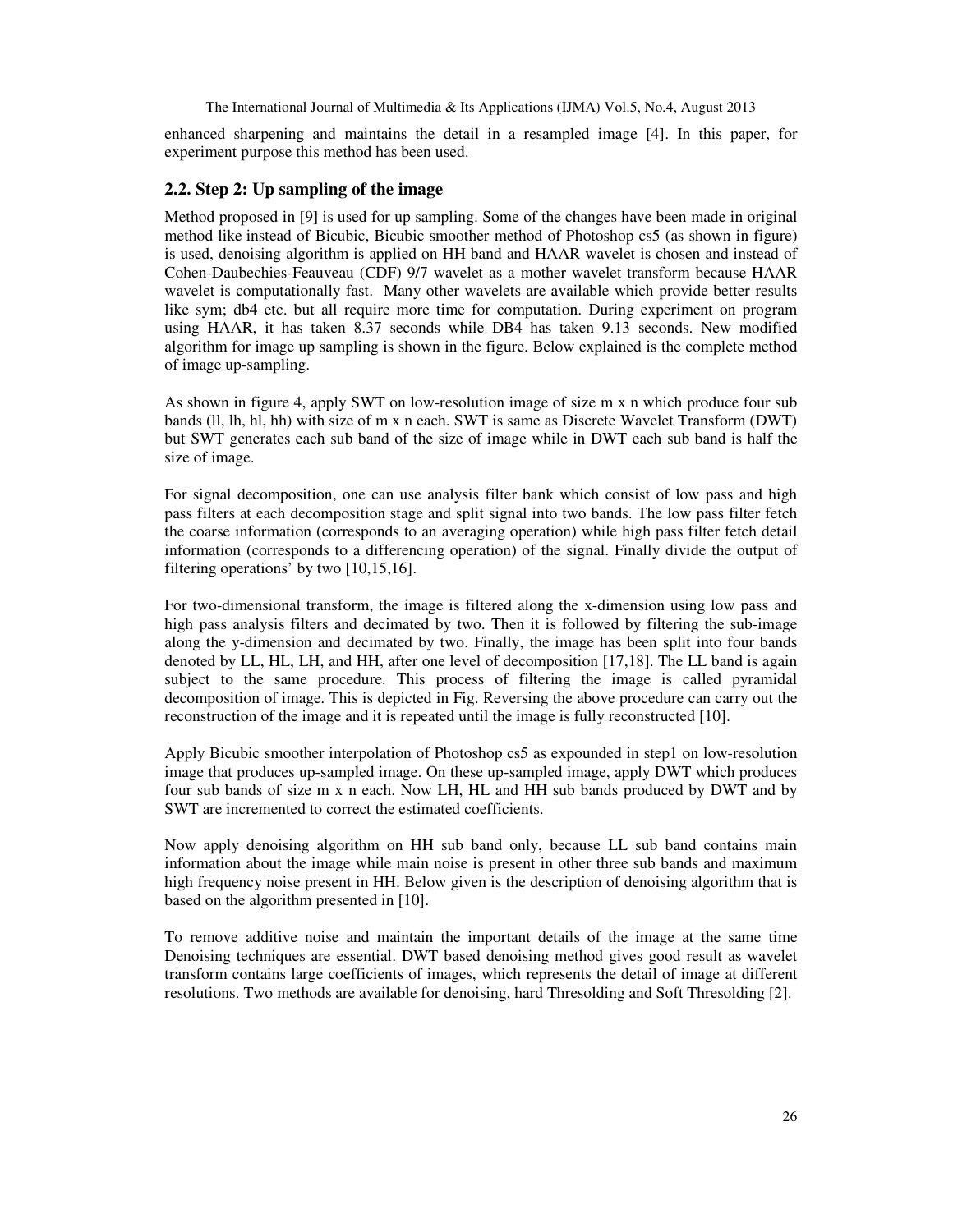

The International Journal of Multimedia & Its Applications (IJMA) Vol.5, No.4, August 2013

Figure 4. Proposed image up sampling method

Hard Thresholding

 $I(P,T) = P$  if  $|P| > T$  and  $I(P,T) = 0$  if  $|P| < T$  (1) Soft Thresholding  $I(P,T) = sign(P) * max(0, |P| - T)$  (2)

Where T is the threshold level, P is the input sub band and D is the denoised band. Algorithm used the Median Absolute Deviation (MAD) to calculate noise level.

 $σ = median |Si,j| / 0.6745$  (3) Where  $Si$ ,  $j = LH$ ,  $HL$ ,  $HH$  and Threshold value is calculated by

$$
T = \sigma - (Harmonic Mean - Geometric Mean)
$$
 (4)  
Where Harmonic Mean = M2/ $\sum_{i=1}^{M} \sum_{j=1}^{M} 1/g(i, j)$  (5)  
And Geometric Mean =  $[\prod_{i=1}^{M} \prod_{i=1}^{M} g(i, j)] (1/M2)$  (6)

So the procedure is, from HH sub band calculate noise level( $\sigma$ ) than find threshold value(T) for that sub band and finally apply soft thresolding method to get denoise HH sub band. Finally interpolate all four-sub bands using bicubic smoother with K/2 factor and apply inverse DWT to get up sampled image with the km x kn size.

## **2.3. Step 3 and 4: Gaussian Filter and Down sampling**

After up sampling due to point spread function (PSF) image can be look blurred little bit. So Gaussian filter merely work like smoothing kernel. As the blurred effect is very low or ignorable Gaussian filter applies only once. Instead of Gaussian filter, winey filter can be used or Iterative blur DE convolution, Lusy Richardson algorithm can be used[6]. Same as step1 using bicubic sharper algorithm image is down-sampled.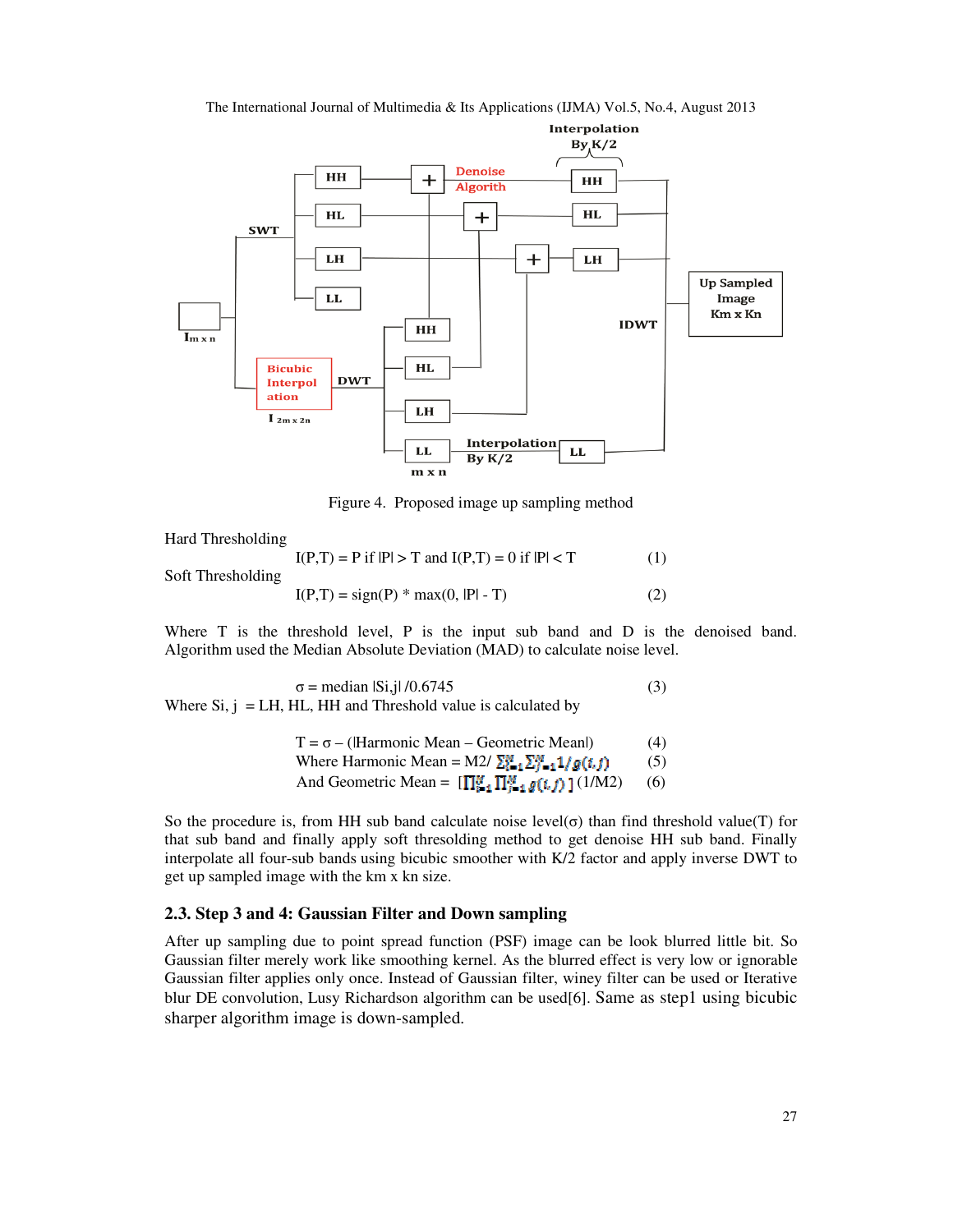## **2.4. Step 5 and 6: Reconstruction and up sampling the error**

In this stage of algorithm error is calculated between original low-resolution image of step 1 and down sampled image of step 4. This is the most important part of algorithm because the error that we find in this stage is used as the correction parameter in getting super resolution image and also used for refining coefficients of sub bands. By experiments it has been observed that after three to four iteration error becomes so small that it can be neglected.

Up sampling the error is most important step of the proposed algorithm. For reconstructing super resolution image, error must be back projected and for that error matrix must be up-sampled to meet super resolution image. Bicubic smoother algorithm of Photoshop cs5 is used for upsampling error matrix.

## **2.5. Step 7: Back projecting error**

Finally error matrix generated in step 6 is added with high-resolution image generated in step 3. Repeat the above procedure as shown in the figure till we acquire satisfactory results. Within three iterations appropriate result comes.

# **3. EXPERIMENT AND RESULT**

Experiment of proposed algorithm is performed on the computer with configuration of Intel i3 processor, 4GB RAM and 512MB NVidia graphics card. For performance evaluation of algorithm, PNSR ratio and visual quality are considered as parameters. The PSNR is defined as: PSNR =  $20 \cdot \log 10(MAX \text{ i } / \sqrt{MSE})$ . Comparison of cubic interpolation, new edge directed interpolation [33], wavelet zero padding (WZP) same as image up-sampling using DWT [55], algorithm proposed in [11](denoted as FF) and proposed method have been done for six different images of lina, Mona Lisa, Baboon, Pepper, Dog, PS logo and some textures (A1 to A6). For doing up sampling in algorithm, Photoshop is used. Same algorithm is also implemented in MATLAB without using Photoshop (used bicubic interpolation function). It gives almost same result as manual method. Sample MATLAB code for proposed algorithm is also given.

|                | <b>Bicubic</b> | <b>NEDI</b> | WZP    | FF     | <b>Proposed Method</b> |
|----------------|----------------|-------------|--------|--------|------------------------|
| Lena           | 32.549         | 31.479      | 31.725 | 32.586 | 32.613                 |
| Mona Lisa      | 29.428         | 27.917      | 27.944 | 29.624 | 29.589                 |
| <b>Baboon</b>  | 32.842         | 31.619      | 31.925 | 32.862 | 32.933                 |
| PS logo        | 26.172         | 25.688      | 26.018 | 26.288 | 26.216                 |
| Dog            | 26.656         | 25.438      | 25.912 | 26.731 | 26.693                 |
| Peppers        | 28.771         | 27.533      | 27.881 | 28.711 | 28.787                 |
| A <sub>1</sub> | 30.592         | 29.838      | 30.189 | 31.472 | 31.639                 |
| A2             | 29.852         | 29.337      | 29.762 | 30.278 | 30.372                 |
| A <sub>3</sub> | 31.625         | 30.363      | 30.625 | 31.752 | 31.966                 |
| A <sub>4</sub> | 30.992         | 30.673      | 30.936 | 31.173 | 31.386                 |
| A <sub>5</sub> | 31.750         | 30.753      | 30.826 | 32.037 | 32.139                 |
| A <sub>6</sub> | 32.283         | 31.161      | 31.378 | 32.420 | 32.639                 |

Table 1. Comparison of different methods using PSNR ration(512 x 512 resolution)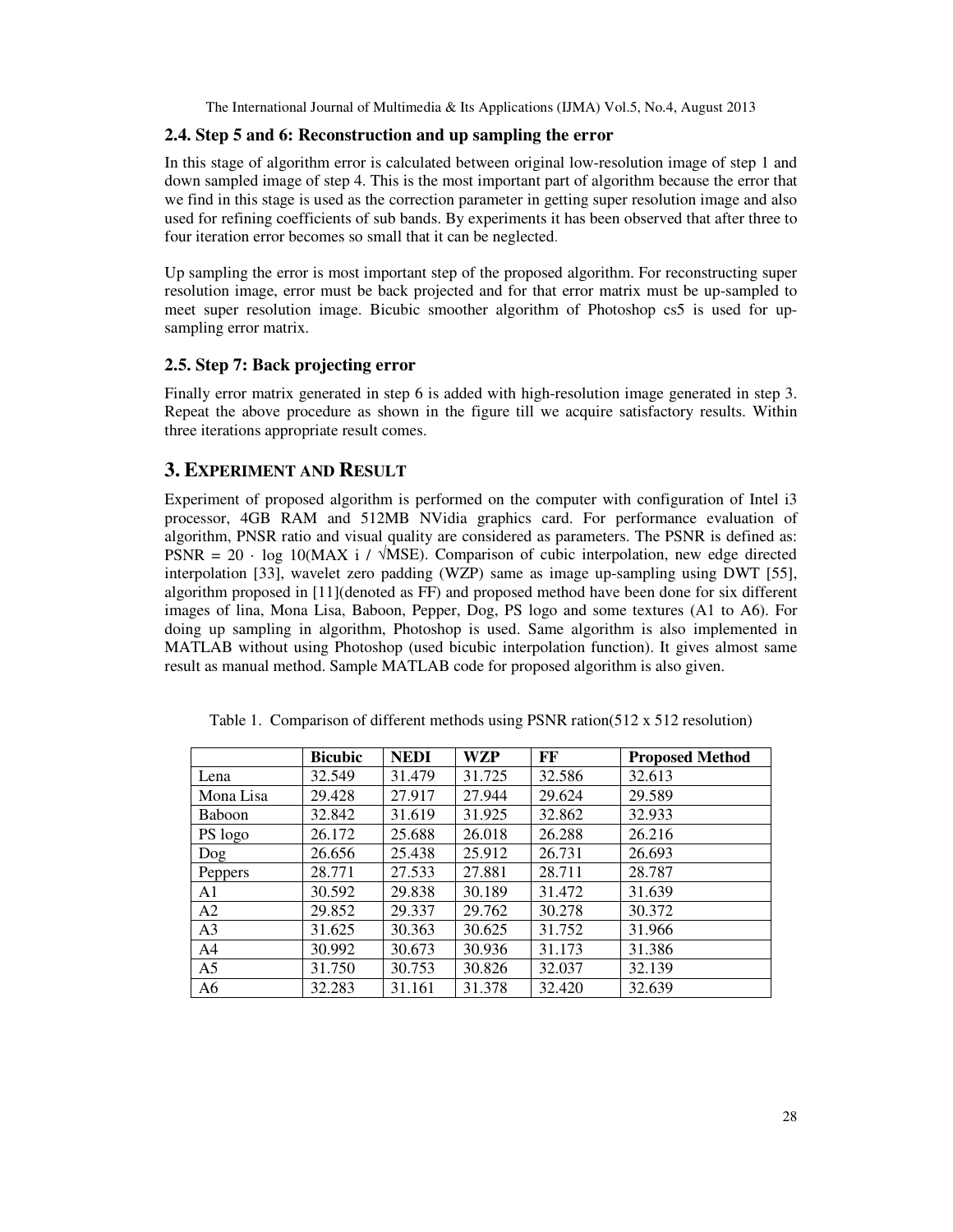

The International Journal of Multimedia & Its Applications (IJMA) Vol.5, No.4, August 2013

Figure 5. Input Test Images

# **4. CONCLUSIONS AND FUTURE WORK**

Proposed algorithm uses advantage of both wavelet and spatial domain. PSNR ratio and visual quality of images are also shows the effectiveness of algorithm. Algorithm gives almost same result as algorithm proposed in [11]. Proposed algorithm is faster. Some more work on up sampling algorithm will surly improves result. In future more work on wavelet domain and texture-based up sampling will be conducted and comparison will be done to see which algorithm work better for which kind of image.

# **SAMPLE CODE**

%============step-1=====================

 $x = \text{imread}(\text{lena.jpg});$  $J = \text{imresize}(x, 2, \text{'bicubic');$ imshow(J); imwrite(J,'lena1.jpg','jpg')

%=============step-2====================

I=imread('lena.jpg');  $[111,1h1,h11,hh1]=swt2(I,1, 'haar');$ Ib=imread('lena1.jpg'); [ll2,lh2,hl2,hh2]=dwt2(Ib,'haar'); for  $i=1:256$ for  $j=1:256$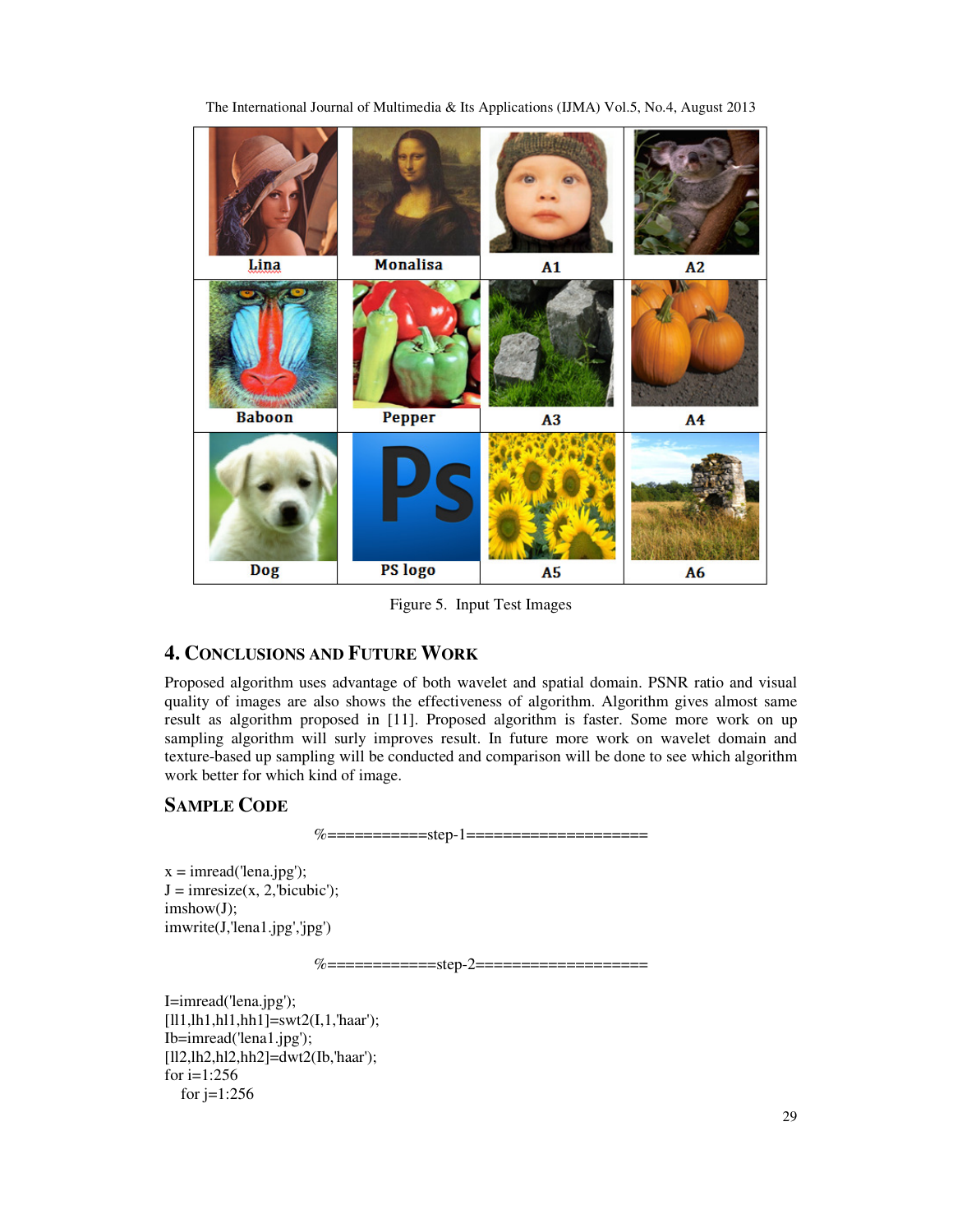```
lh3(i,j,:)=lh1(i,j,:)+lh2(i,j,:);h13(i,j,:) = h11(i,j,:) + h12(i,j,:);hh3(i,j,:)=hh1(i,j,:)+hh2(i,j,:);
 end
```
end

% apply denoising equations

x=idwt2(ll2,lh3,hl3,hh3,'haar');  $x = \text{uint8}(x);$  $imshow(x)$ imwrite(x,'lena2.jpg','jpg')

%==============step-3====================

```
x=imread('lena2.jpg') 
bt = 1;
o = 15;n = 10;h = gaussfir(bt,n,o);
imf=imfilter(x,h);
imshow(imf); 
imwrite(imf,'lena3.jpg','jpg')
```
%===============step-4====================

imf = imread('lena3.jpg');  $J = \text{imresize}(imf, .5);$ imshow(J); imwrite(J,'lena4.jpg','jpg')

```
%=============step-5===================
```

```
Il=imread('lena.jpg'); 
J=imread('lena4.jpg'); 
for i=1:256 
  for j=1:256E(i,j,:)=Il(i,j,:)-J(i,j,:);
   end 
end 
imshow(E) 
imwrite(E,'lena5.jpg','jpg');
```
%==============step-6====================

 $E = \text{imread}(\text{lena5.jpg});$  $J = \text{imresize}(E, 2);$ imshow(J); imwrite(J,'lena6.jpg','jpg')

%==============step-7====================

Il=imread('lena3.jpg'); J=imread('lena6.jpg');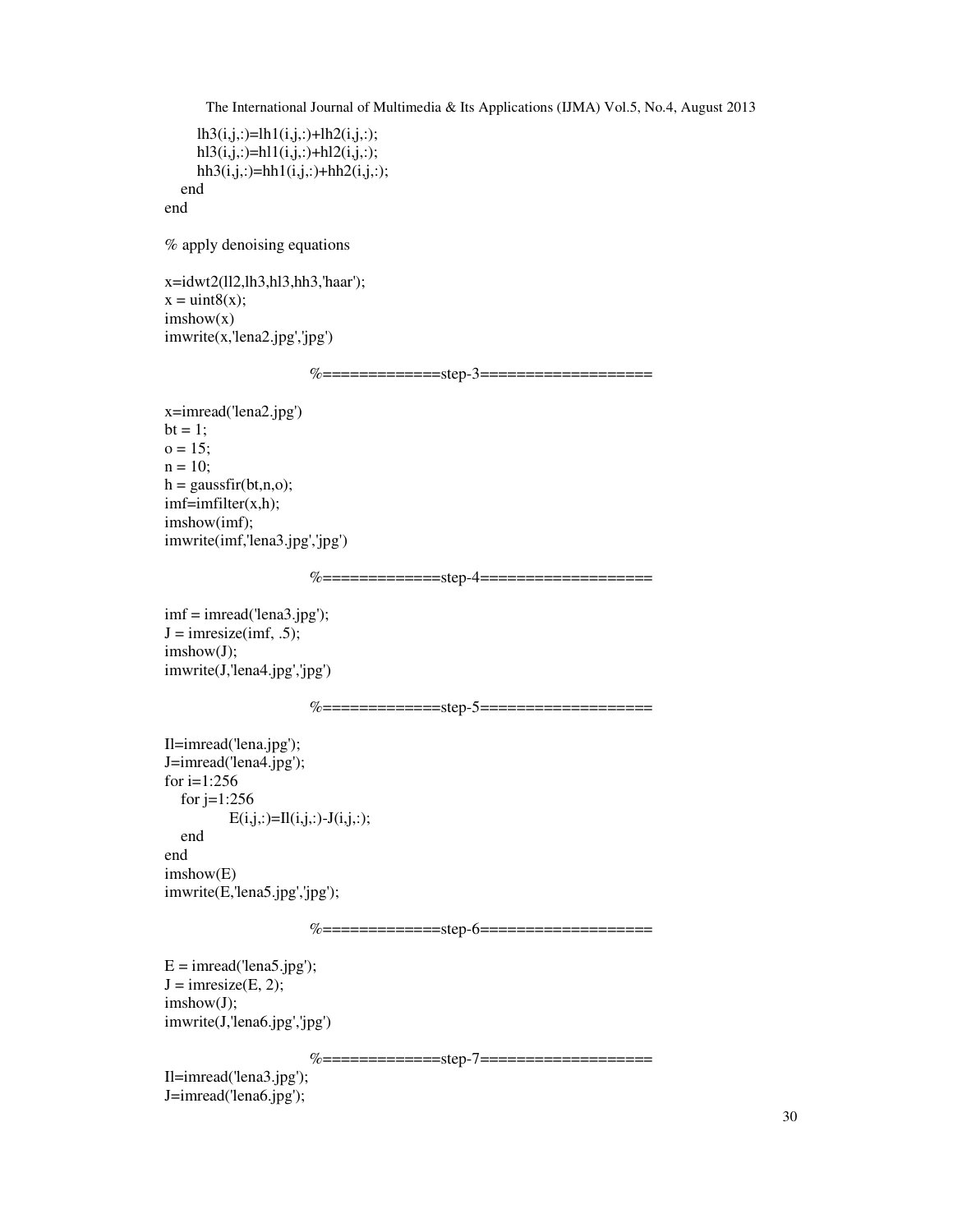```
for i=1:512for j=1:512Z(i,j,:)=Il(i,j,:)+J(i,j,:);
   end 
end 
Z = \text{uint8}(Z);
imshow(Z); 
imwrite(Z,'lena7.jpg','jpg');
```
%======= Go again to step 4 and do iteration till satisfactory results ========

### **REFERENCES**

- [1] Temizel and T. Vlachos, "Image resolution up scaling in the wavelet domain using directional cycle spinning," J. Electronic Letters, vol. 41, pp. 119–121, 2005.
- [2] A.Jensen, A.la Courharbo, " Ripples in Mathematics: The Discrete Wavelet Transform", springer, 2001.
- [3] D. Glasner, S. Bagon, and M. Irani. Super-resolution from a single image. In Proc. ICCV, 2009.
- [4] http://help.adobe.com/en\_US/photoshop/cs/using/WSfd1234e1c4b69f30ea53e41001031ab64- 7945a.html
- [5] http://www.adobe.com/products/photoshop.html
- [6] http://www.mathworks.in/products/demos/image/ipexblind/ipexblind.html
- [7] Ping-Sing Tsai, Tinku Acharya," Image Up-Sampling Using Discrete Wavelet Transform", 9th JCIS 2006, 8 to 11 October 2006.
- [8] R. Fattal. Image upsampling via imposed edge statistics. ACM Trans. Graph., 26(3):95, 2007
- [9] Rimao Lin,Binghua Su1, Xiaobing Wu1, Fangxin Xu,"Image Super Resolution Technique based on Wavelet Decomposition Implemented on OMAP3530 Platform",2011 Third International Conference on Multimedia Information Networking and Security,IEEE.
- [10] Sapan Naik, Viral Borisagar, "A novel Super Resolution Algorithm Using Interpolation and LWT Based Denoising Method",International Journal of Image Processing (IJIP), Volume (6) : Issue (4) : 2012
- [11] Shen-Chuan Tai, Tse-Ming Kuo,Chon-Hong Iao,Tzu-Wen Lia,"A Fast Algorithm for Single-Image Super Resolution in both Wavelet and Spatial Domain",2012 International Symposium on Computer, Consumer and Control,IEEE.
- [12] W. T. Freeman, T. R. Jones, and E. C. Pasztor. Example- based super-resolution. IEEE Comput. Graph. Appl., 22(2):56–65, March 2002.
- [13] X. Li and M. T. Orchard, "New edge-directed interpolation," IEEE Transactions on Image Processing, vol. 10, pp. 1521– 1527, 2001.
- [14] Yoav HaCohen,Raanan Fattal ,Dani Lischinski,"Image Up sampling via Texture Hallucination",IEEE International Conference on Computational Photography (ICCP 2010)
- [15] James S. Walker, "Wavelet-based Image Compression" , Sub-chapter of CRC Press book: Transforms and Data Compression.
- [16] R.Sudhakar, Ms R Karthiga, S.Jayaraman, "Image Compression using Coding of Wavelet Coefficients – A Survey", ICGST-GVIP Journal, Volume (5), Issue (6), June 2005, pp.25-38.
- [17] Vinay U. Kale, Nikkoo N. Khalsa, "Performance Evaluation of Various Wavelets for Image Compression of Natural and Artificial Images" ,International Journal of Computer Science & Communication, Vol. 1, No. 1, January-June 2010, pp. 179-184.
- [18] Rohit Arora, Madan lal Sharma, Nidhika Birla, "An Algorithm for Image Compression Using 2D Wavelet Transform" , International Journal of Engineering Science and Technology (IJEST) ISSN : 0975-5462 Vol. 3 No. 4 Apr 2011 pp. 2758 – 2764
- [19] S. C. Park, M. K. Park, and M. G. Kang, "Super-resolution image reconstruction: A technical review," IEEE Signal Processing Mag., vol. 20, pp. 21–36, May 2003.